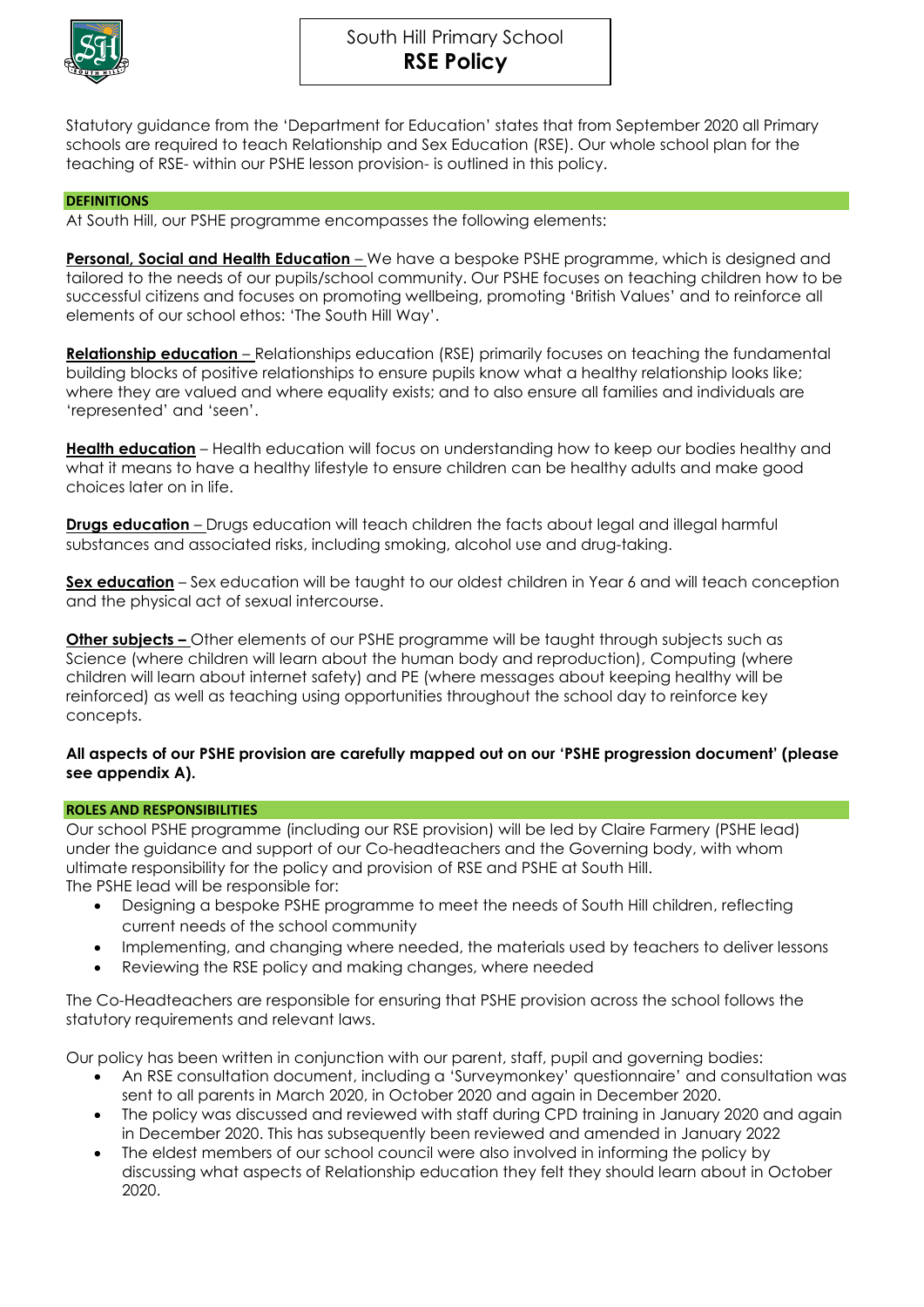

## South Hill Primary School **RSE Policy**

### **THE LAW**

The teaching of RSE is informed, supported and complements the following lawful policies:

- Education Act (1996)
- Learning and Skills Act (2000)
- Education and Inspections Act (2006)
- Equality Act (2010)
- Supplementary Guidance RSE for the 21st century (2014)
- Keeping children safe in education Statutory safeguarding guidance (2016)
- Children and Social Work Act (2017)

## **OUR SCHOOL VISION**

## At South Hill Primary, we firmly believe that:

*'Our school builds the leaders of tomorrow; young people who are happy, resourceful, reflective, caring and resilient; who develop a lifelong love of learning; and who celebrate diversity, collaboration and excellence in all aspects of our school community'.*

Therefore, we have carefully mapped out our PSHE/RSE provision to ensure that we have a culture and ethos which:

| <b>The 3 I'S</b> | Fosters equality for all, including those with a religious/nonreligious                                           |
|------------------|-------------------------------------------------------------------------------------------------------------------|
|                  | background                                                                                                        |
|                  | Challenges all forms of discrimination and bullying<br>$\bullet$                                                  |
| Intent           | Is respectful of how pupils choose to identify themselves and which<br>$\bullet$                                  |
|                  | teaches others how to be respectful                                                                               |
|                  | Meet the needs of all pupils, with diverse experiences, including those with<br>$\bullet$<br>SEND                 |
|                  | Helps children to know how to be safe and healthy<br>$\bullet$                                                    |
|                  | Prepares pupils for the opportunities, responsibilities and experiences of<br>$\bullet$                           |
|                  | later life                                                                                                        |
|                  | Provides pupils with age-appropriate information in a range of PSHE/RSE<br>$\bullet$                              |
|                  | topics                                                                                                            |
|                  | Promotes the spiritual, moral, cultural, mental and physical development of<br>$\bullet$<br>pupils at the school  |
|                  | Teaches relevant laws to ensure pupils are clear on their rights and<br>$\bullet$<br>responsibilities as citizens |
|                  | Ensures that all pupils 'see' people like themselves and families like their<br>$\bullet$<br>own                  |
|                  | Ensures there is no stigmatisation of children based on their home<br>$\bullet$                                   |
|                  | circumstances or structure of support                                                                             |
|                  | Learning experiences that help children develop their own moral values<br>$\bullet$                               |
|                  | Enables pupils to develop the knowledge, strategies, skills, language and<br>$\bullet$                            |
|                  | confidence required to behave according to their values in new situations                                         |
| Implementation   | We will implement this by:                                                                                        |
|                  | Teaching a discrete PSHE lesson once a week in each class, following our<br>$\bullet$                             |
|                  | whole school PSHE map                                                                                             |
|                  | Using high quality resources and lesson plans (which are both bespoke and<br>$\bullet$                            |
|                  | designed uniquely for the children of South Hill and by using external                                            |
|                  | resources)                                                                                                        |
|                  | Providing lessons that are active and have applied learning experiences<br>$\bullet$                              |
|                  | Using opportunities throughout the school day, including in core and<br>$\bullet$                                 |
|                  | foundation subjects, to reinforce key messages                                                                    |
|                  | Delivering a range of assemblies to reinforce and further explore key<br>$\bullet$                                |
|                  | messages                                                                                                          |
|                  | Delivering lessons that clearly distinguish between fact and opinion<br>$\bullet$                                 |
|                  | Developing pupil's skills to critically evaluate<br>$\bullet$<br>Providing regular CPD to all staff<br>$\bullet$  |
|                  | Regularly communicating relevant information to parents<br>$\bullet$                                              |
|                  |                                                                                                                   |
|                  |                                                                                                                   |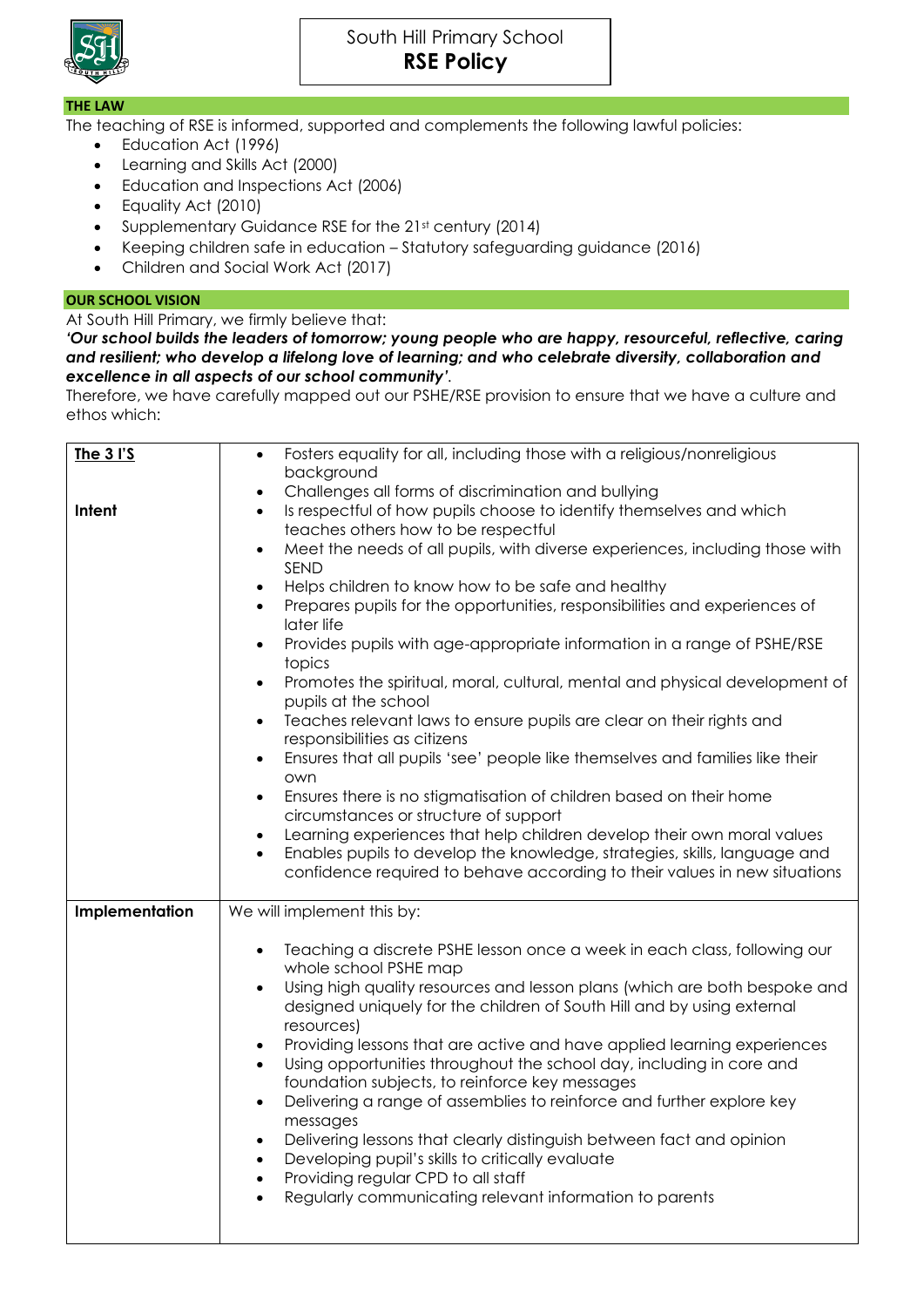

# South Hill Primary School **RSE Policy**

| Impact | We will measure the impact of our PSHE and RSE provision by:                    |  |
|--------|---------------------------------------------------------------------------------|--|
|        | Following a range of assessment procedures (please see 'Assessment'<br>section) |  |
|        | Continually reviewing our provision through teacher, parent and pupil<br>voice  |  |
|        | Continuing to update our CPD through staff and subject leader training          |  |

### **HOW WILL PSHE BE TAUGHT**

PSHE will be taught using our own resources as well as resources from the 'Christopher Winter' project (please see appendix A and B – South Hill PSHE progression and topic documents).

| Autumn term                               | Spring term                            | Summer term                                                                                                              |
|-------------------------------------------|----------------------------------------|--------------------------------------------------------------------------------------------------------------------------|
| Whole school<br>bespoke PSHE<br>programme | Whole school bespoke PSHE<br>programme | Year group specific lessons on 'Relationships'<br>and 'Drrugs' using resources from 'The<br>Christopher Winter Project'. |
|                                           |                                        | 'Sex Education' in Year 6.                                                                                               |

PSHE will be taught by the class teacher(s) in a weekly Lesson; we believe that this is important so that children, who have strong relationships with their class teacher(s), can develop their own set of values in an environment where they feel safe, nurtured and cared for.

Class teachers are responsible for:

- Following the school PSHE scheme of work, including the bespoke 'Wellbeing' scheme and the 'Christopher Winter' programme of study
- Following the national curriculum for elements covered in subjects such as PE, Computing etc
- Adapting plans to meet the needs of specific learners

Teaching staff will receive CPD and training regularly through Inset and staff meetings to ensure that they are delivering high quality differentiated lessons, which show clear learning intentions and outcomes, which show progress.

Our PSHE programme is inclusive of all learners and, where needed, teachers will adapt the lesson plans and resources to suit the needs of their classes and may also use previous years' lessons/activities to meet the needs of individuals, with support from 1-2-1's and teaching assistants where needed. Pupil's questions will be answered by class teachers, where they are appropriate and match the curriculum of our PSHE programme. These questions can be raised in class discussion or through the class worry box/worry monster, if a child wishes to raise something anonymously.

### **ASSESSMENT**

PSHE will be assessed and reviewed by the class teacher after every lesson, in the same way that core/foundation subjects are, to ensure lessons are adapted to the needs of the class/individual where needed. Assessment will also be achieved through:

- Pupil self-assessment
- Peer assessment
- Objective assessment
- Parent voice/ visitor voice
- Pupil voice

PSHE will be assessed termly using our foundation data tracker to ensure teacher's identify children who show an understanding at an 'age-appropriate level' and those who may need more support or who may need to the curriculum to be adapted further.

Teachers will have time to discuss with the PSHE lead and to reflect on:

- Whether the unit has enabled pupils to learn what was intended
- Whether learning was effective
- Whether learning met the needs of all pupils
- How learning can be changed and improved
- Any issues to contribute to curriculum development